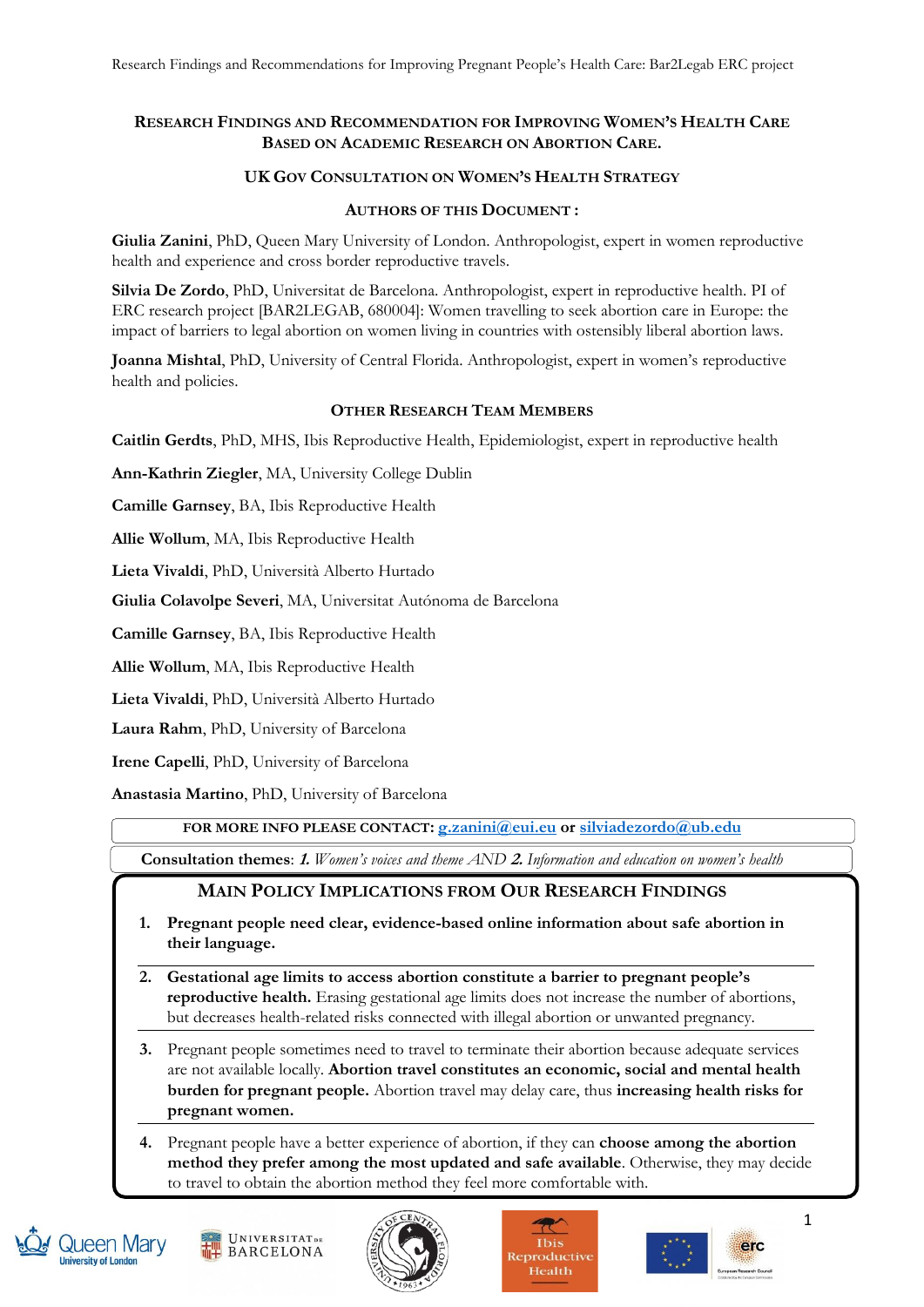Research Findings and Recommendations for Improving Pregnant People's Health Care: Bar2Legab ERC project

## **RECOMMENDATIONS:**

## **1. Pregnant people need clear, evidence-based online information about safe abortion in their language**

## **Recommendations:**

➔ Online government information on abortion, and sexual and reproductive health in general, must be **free, easily accessible, updated and clear**

➔ Online government information on abortion, and sexual and reproductive health in general, must be available **in as many languages as possible**

➔ Design **policies that prohibit misleading or wrong information** on abortion and sexual and reproductive health

➔ **Decriminalize** any action connected to sharing updated, evidence-based information about safe abortion, including that performed outside the legal framework

**\_\_\_\_\_\_\_\_\_\_\_\_\_\_\_\_\_\_\_\_\_\_\_\_\_\_\_\_\_\_\_\_\_\_\_\_\_\_\_\_\_\_\_\_\_\_\_\_\_\_\_\_\_\_\_\_\_\_\_\_\_\_\_\_\_\_\_\_\_\_\_\_\_\_\_\_\_**

2. **Gestational age limits to access abortion constitute a barrier to pregnant people's reproductive health.** Erasing gestational age limits does not increase the number of abortions, but decreases health-related risks connected with illegal abortion or unwanted pregnancy

## **Recommendations:**

➔ **Cancel gestational age limits** to access abortion from current policies

- ➔ **Decriminalise** any action connected with performing or obtaining an abortion beyond current gestational age limit
- ➔ Provide **adequate support and care** to everyone who expresses the need to terminate their pregnancy **beyond the second trimester** \_\_\_\_\_\_\_\_\_\_\_\_\_\_\_\_\_\_\_\_\_\_\_\_\_\_\_\_\_\_\_\_\_\_\_\_\_\_\_\_\_\_\_\_\_\_\_\_\_\_\_\_\_\_\_\_\_\_\_\_\_\_\_\_\_\_\_\_\_\_\_\_\_\_\_
- **3.** Pregnant people sometimes need to travel to terminate their abortion because adequate services are not available locally. **Abortion travel constitutes an economic, social and mental health burden for pregnant people**. Abortion travel may delay care, thus **increasing health risks for pregnant women.**

# **Recommendations:**

- ➔ All lawful **abortion services must be available to everyone in their area of residence**.
- ➔ **The cost of abortion must always be publicly funded fully**, no matter where it is performed.
- ➔ **The cost of travel must always be publicly funded fully,** if there are no abortion services in one's area of residence.
- ➔ **All costs associated** with loss of wage, childcare, other forms of care **must be publicly funded** fully, if one has to travel to obtain an abortion.

\_\_\_\_\_\_\_\_\_\_\_\_\_\_\_\_\_\_\_\_\_\_\_\_\_\_\_\_\_\_\_\_\_\_\_\_\_\_\_\_\_\_\_\_\_\_\_\_\_\_\_\_\_\_\_\_\_\_\_\_\_\_\_\_\_\_\_\_\_\_\_\_\_\_\_\_\_\_

4. Pregnant people have a better experience of abortion, if they can **choose among the abortion method they prefer among the most updated and safe available**. Otherwise, they may decide to travel to obtain the abortion method they feel more comfortable with.

## **Recommendations:**

- ➔ **All most updated, safe abortion methods** (medical and surgical abortion in the first, second trimester and beyond) **must be available** to pregnant people in abortion services, in order for them to be able to choose what they prefer.
- ➔ **Pregnant people must be given appropriate information about all safe abortion methods available elsewhere**, if these are not available at the service they are referred to or they self-refer to.
- ➔ **The cost of abortion, travel and costs associated with travelling to access a preferred abortion method must be fully funded publicly.**









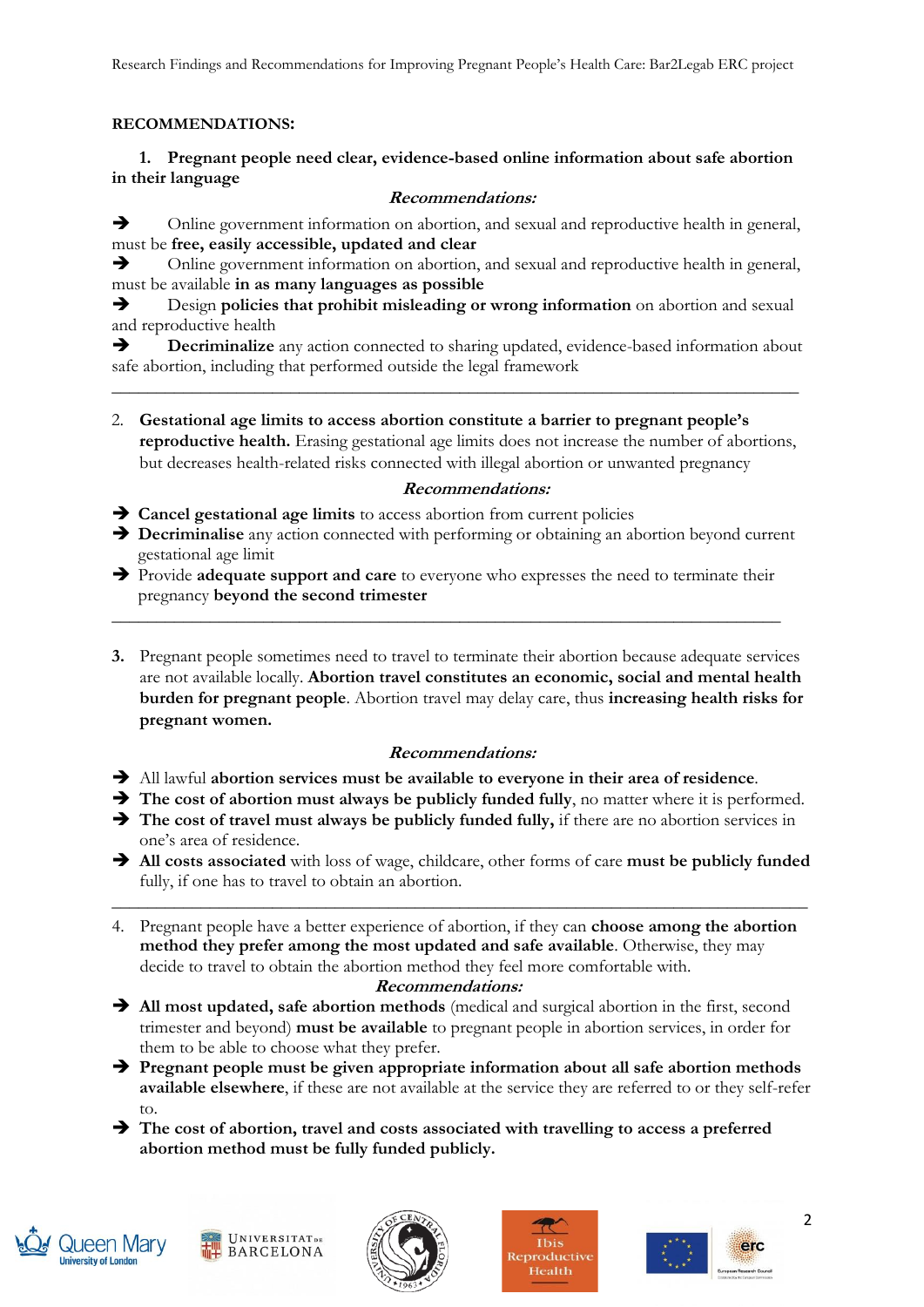## **MORE DETAILS ON RESEARCH, RESEARCH FINDINGS AND RECOMMENDATIONS:**

#### **OUR RESEARCH**

Our ERC-funded project [\(www.europeabortionaccessproject.org\)](http://www.europeabortionaccessproject.org/) aimed at developing a better understanding of how different kinds of barriers impact women's experiences with reproductive health care in different European countries when seeking abortion, with the abortion itself, and how these barriers contribute to delaying gestational age at termination, putting women at a higher risk of complications. It also focused on analysing the experience of women deciding to travel to have an abortion far from their area of residence to have an abortion. We analysed the experiences of:

- 1. **Women travelling to the UK**, Netherlands and Spain from other European countries, especially **from country where abortion is legal**, **to seek abortion care**;
- 2. Women travelling within the borders of their own countries of residence in Italy, France and Spain.

This research provided empirical evidence into how women experience the legal, social and procedural barriers in their country of residence and their experiences travelling for abortion.

Comparing the experience of women from different countries and analysing their experience with abortion in the UK, our study contributes significantly to understand **what kind of policies and protocols constitute barriers to access to safe abortion; what reasons may move women to travel for abortion; and how travelling for an abortion affect their lives.**

#### **ABOUT THIS DOCUMENT**

In this document, we have presented policy recommendation that apply to women's health in general drawing on the results from our academic research. These draw on primary and secondary data on abortion access and care. Our primary data focus mainly on women travelling to the UK for abortion care. Abortion services in England constituted a very important service for women in our sample who could not find abortion care elsewhere. Even if our primary data do not focus directly on women living in the UK, they have been collected in UK services and they represent a privileged insight into the effects of barriers existent in other countries, which are also relevant to the UK. Our results are supported by secondary data and other scholarly literature. We are confident that a strategy that focuses on the implementation of the policies we suggest on the basis of these data will improve women's health in the UK when it comes to sexual and reproductive care.

In particular we will contribute to theme **1. Women's voices** and theme **2. Information and education on women's health** of the consultation**.**

**Please note that we are available to be consulted for the reproductive health consultation that will follow this consultation.**











3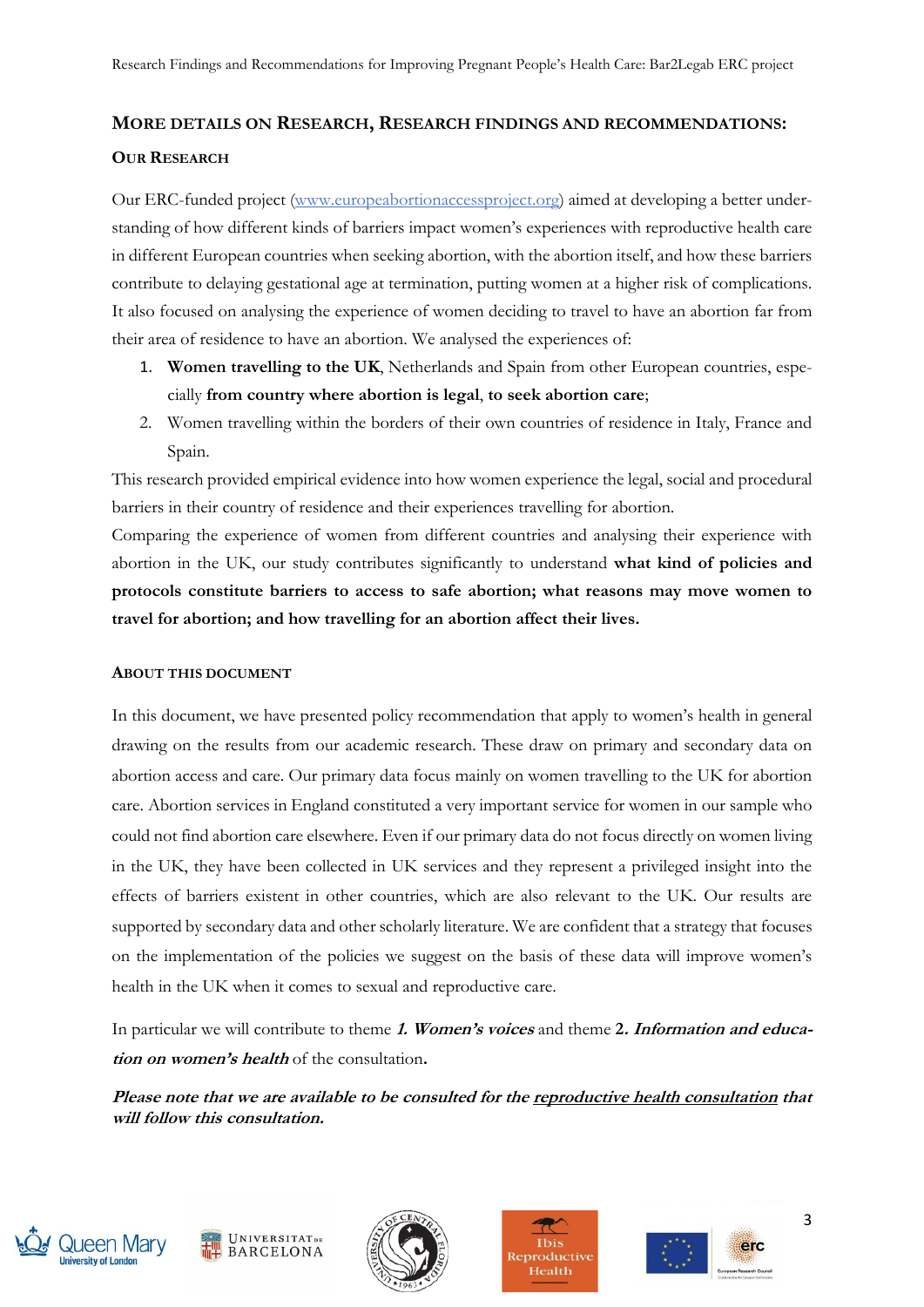# **1. Pregnant people need clear, evidence-based online information about safe abortion in their language**

All pregnant people in our sample used the Internet to find information about abortion care in the UK. Some explicitly appreciate government website informing on abortion care. Given that women accessing abortion services in the UK are not necessarily fluent in English, language barriers may delay their information seeking and thus their treatment, increasing delays and health risks. Pregnant people can find misleading or wrong information online, something which may delay their access to care. Policies that condemn advertisement of safe abortion information have a chilling effect on abortion information altogether. Moreover, women living in countries with legal abortion, including the UK, may still decide to self-induce or self-manage abortion and they do not always do it in a safe way. Our research shows that 6% of the people we surveyed had tried to terminate their pregnancy by themselves before travelling abroad, even if they were living in a country where abortion was legal, and that they had done it in unsafe ways [1].

## **The following data and studies support this finding:**

i. Abortion statistics: in 2019, 2135 women living outside England and Wales obtained abortion care in England or Wales. Of these, more than 600 travelled from other European countries and more than 240 travelled from the rest of the world to obtain an abortion in England or Wales [2]. Moreover, national statistics show that 8% of the population in England and more than 20% of the population in some areas (i.e. Leicester, UA; Luton, UA; Inner London) doesn't have English as native language [3].

ii. Existing literature shows that language barriers in health care may have negative impact on patients' health [4 -5]

iii. The French Government introduced in 2017 (Law 2017/347, *délit d'entrave*) to abortion, especially aimed at impeding the delivery of wrong or misleading information around abortion to women or pregnant people in the country. They did so after realising that wrong or misleading information diverted and delayed women from appropriate care [6]

iv. Research show that pregnant people look online for clear information on safe abortion when they find it difficult to reach out to clinics in person [7] and that women in the UK have approached online services enquiring about abortion pills at home before this was legal [8]

## **Recommendations:**

- ➔ Online government information on abortion, and sexual and reproductive health in general, must be free, easily accessible, updated and clear
- ➔ Online government information on abortion and sexual and reproductive health in general, must be available in as many languages as possible
- ➔ Policies must prohibit misleading or wrong information on abortion and sexual and reproductive health
- ➔ Decriminalize any action connected to sharing updated, evidence-based information about safe abortion, including that performed outside the current legal framework
- **2. Gestational age limits to access abortion constitute a barrier to pregnant people reproductive health. Eliminating gestational age limits does not increase the number of abortions but decreases health-related risks connected with illegal or unsafe abortion and with carrying to term an unwanted pregnancy.**

79 % of respondents in our study travelled to the UK because they had exceeded the gestational age limit for an abortion in their country of residence.[9] This study confirms previous studies, which show that gestational age limits constitute a barrier to women's ability to find health care. [10] It also









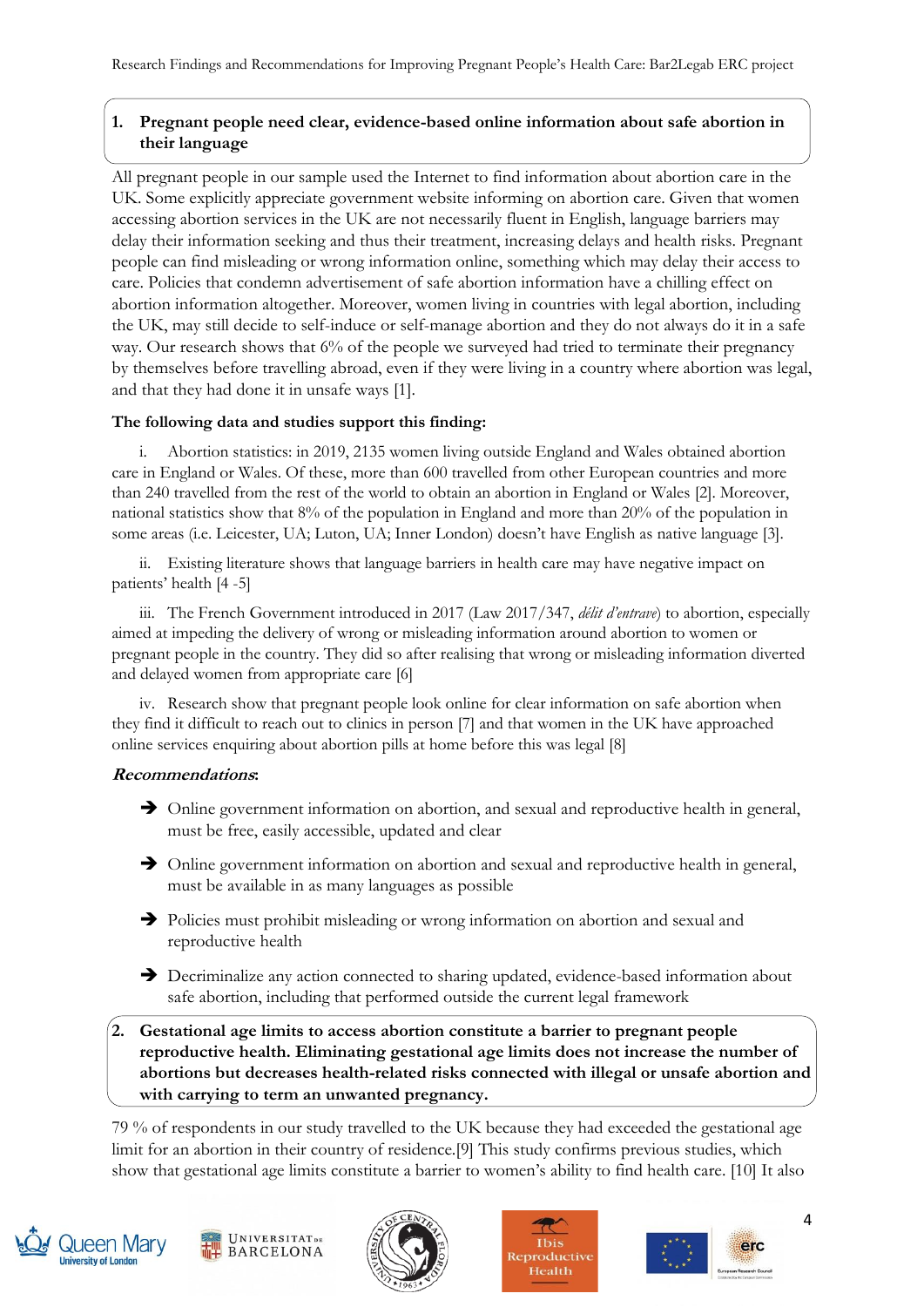illustrates that pregnant people who want to terminate their pregnancies do not stop doing that because of legal gestational age limits for abortion, but rather try other ways to anyway terminate their pregnancy, including travelling somewhere else or self-managing their abortion. Even if the UK has longer gestational age limits for abortion, compared to other European countries, our study suggests that gestational age limits are a barrier per se.

### **The following data and studies support these findings:**

**i.** Data from Gerdts et al. 2016 confirm that women travelling for abortion to England from countries where abortion is legal do so mainly because they have exceeded the legal gestational age limit for an abortion in their country of residence [10]

ii. Studies illustrate that gestational age limits have a chilling effect on abortion provision and lead providers to set their own limits weeks before the limits [11] and that specifying grounds for abortion access beyond the limits may have the same chilling effect.

#### **Recommendations:**

- ➔ Eliminate gestational age limits from abortion care policies
- **→** Decriminalise any action connected with performing or obtaining an abortion beyond current gestational age limit
- ➔ Provide adequate support and care to everyone who expresses the need to terminate their pregnancy beyond the second trimester
- **3. Pregnant people sometimes need to travel to terminate their abortion because adequate services are not available locally. Abortion travel constitutes an economic, social and mental health burden for pregnant people. Abortion travel may delay care, thus increasing health risks for pregnant women.<sup>i</sup>**

Our research show that pregnant people seeking abortion are forced to do so by restrictive measure or unavailable services [9, 11-12]. Thousands of pregnant people travel yearly across European borders to seek abortion care because they were denied the care they sought locally. Our research on abortion travel illustrates how travelling abroad makes the experience more burdensome for pregnant people; it can delay access to care, increasing risks associated to the pregnancy and to the abortion; and it is associated with economic, social and mental health burdens [1, 9, 11-12]. Despite the UK is a destination country for pregnant people seeking abortion, internal travel from different countries do exist. For the women travelling within the UK all or some of the same burdens associated with travel across border exist.

## **The following data and studies support these findings:**

i. Abundant literature on abortion travel shows how travelling for abortion is associated with different kind of barriers to abortion care and has consequences such as delay of care, negative mental health impact and considering self-induction, including in the UK [8, 10, 13 -19]

ii. Abortion statistics show that in 2019 1014 women travelling from Northern Ireland have received abortion care in England and Wales; 179 from Scotland; 57 from Isle of Man, 10 from Jersey, 4 from Guernsey and 5 from the Channel Islands [2].

## **Recommendations**

- ➔ All lawful abortion services must be available to everyone in their area of residence.
- ➔ The cost of abortion must always be publicly funded fully, no matter where it is performed.











5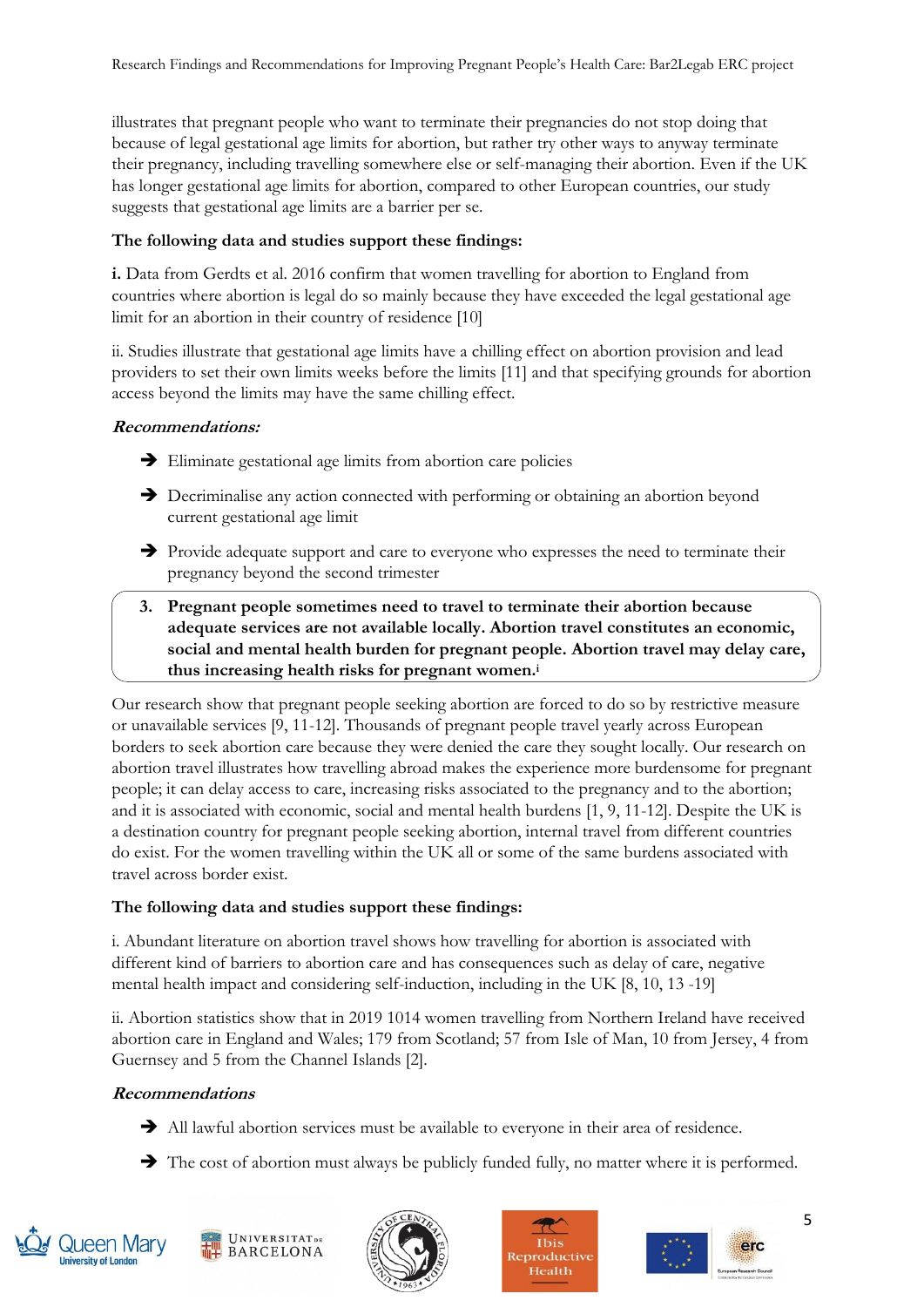- ➔ The cost of travel must always be publicly funded fully, if there are no abortion services in one's area of residence.
- → All costs associated with loss of wage, childcare, other forms of care must be publicly funded fully, if one has to travel to obtain an abortion.

## **4. Pregnant people may decide to travel to obtain the abortion method they feel more comfortable with.**

Our research shows that pregnant people may decide to travel to find the abortion method they prefer. Some women in our sample travel to the UK from other countries to obtain the abortion method they prefer because they couldn't find the same option where they lived [1]

## **These findings are supported by the following studies:**

\*Literature on abortion method preference illustrates that pregnant people find their experience of abortion more acceptable if they receive the abortion method they preferred in the first place [20-22]

#### **Recommendations**

- **→** All most updated, safe abortion methods must be available to pregnant people in all abortion services in order for them to be able to choose what they prefer.
- ➔ Pregnant people must be given appropriate information about all safe abortion methods available elsewhere, if these are not available at the service they are referred to or they selfrefer to.
- ➔ The cost of abortion, travel and costs associated with travelling to access a prefer abortion method must be fully funded publicly.

## **References**

1. Zanini, G., Misthal, J., De Zordo, S., Ziegler, AK, and Gerdts, C. (in press). Abortion information governance and women's travels across European borders. *Women's studies International Forum*.

2. Abortion statistics for England and Wales: 2019 – GOV.UK [Internet: [https://www.gov.uk/gov](https://www.gov.uk/government/statistics/abortion-statistics-for-england-and-wales-2019)[ernment/statistics/abortion-statistics-for-england-and-wales-2019\]](https://www.gov.uk/government/statistics/abortion-statistics-for-england-and-wales-2019) Accessed on 11 June 2021

3. Potter-Collins, A. 2013. Language in England and Wales: 2011, Office for National Statistics, UK Gov.

4. Erdman, J. N. "Harm Reduction, Human Rights, and Access to Information on Safe Abortion," *International Journal of Gynecology and Obstetrics* 118, no. 1 (2012): 83–86 [https://doi-org.ezproxy.li](https://doi-org.ezproxy.library.qmul.ac.uk/10.1016/j.ijgo.2012.04.002)[brary.qmul.ac.uk/10.1016/j.ijgo.2012.04.002](https://doi-org.ezproxy.library.qmul.ac.uk/10.1016/j.ijgo.2012.04.002)

5. Wilson E, Chen AH, Grumbach K, Wang F, Fernandez A. Effects of limited English proficiency and physician language on health care comprehension. *J Gen Intern Med*. 2005; 20:800-806

6**.** Law n° 2017-347 du 20 mars 2017 relative à l'extension du délit d'entrave à l'interruption volontaire de grossesse. France

7. Finer, L, and Fine, J.B., Abortion Law Around the World: Progress and Pushback, 2013, American Journal of Public Health, 103 (4). doi: [10.2105/AJPH.2012.301197](https://dx.doi.org/10.2105%2FAJPH.2012.301197)

8. Aiken ARA, Guthrie KA, Schellekens M, Trussell J, Gomperts R. Barriers to accessing abortion services and perspectives on using mifepristone and misoprostol at home in Great Britain. Contraception. 2018 Feb;97(2):177-183. [doi: 10.1016/j.contraception.2017.09.003](doi:%2010.1016/j.contraception.2017.09.003) Epub 2017 Sep 20. PMID: 28941978; PMCID: PMC5801070